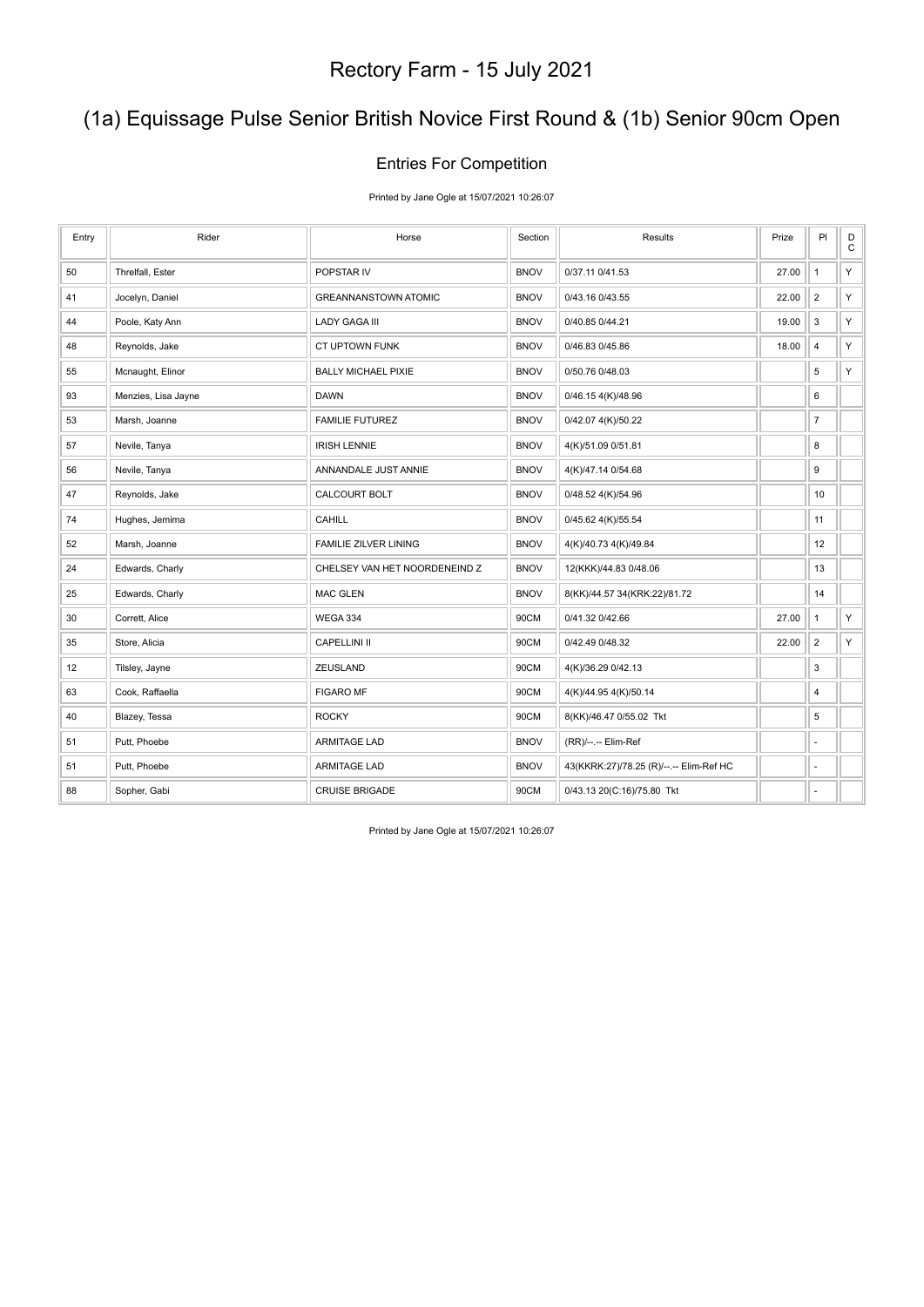# (2a) Nupafeed Supplements Senior Discovery - First Round & (2b) Senior 1.00m Open

### Entries For Competition

Printed by Jane Ogle at 15/07/2021 11:32:08

| Entry | Rider                | Horse                        | Section | Results                   | Prize | PI             | $_{\rm C}^{\rm D}$ |
|-------|----------------------|------------------------------|---------|---------------------------|-------|----------------|--------------------|
| 41    | Jocelyn, Daniel      | <b>GREANNANSTOWN ATOMIC</b>  | D       | 0/45.46 0/43.94           | 32.00 | $\mathbf{1}$   | Y                  |
| 75    | Hughes, Jemima       | <b>KILMANAC LARRY</b>        | D       | 0/45.97 0/47.58           | 25.00 | $\overline{2}$ | Υ                  |
| 26    | Hankey, Hayley       | <b>ENS ALICE</b>             | D       | 0/49.42 0/47.98           | 22.00 | $\mathbf{3}$   | Y                  |
| 87    | Marins, Rafael       | NPS INTO THE BLUE            | D       | 0/50.97 0/50.89           |       | 4              | Y                  |
| 63    | Cook, Raffaella      | <b>FIGARO MF</b>             | D       | 0/47.84 0/52.19           |       | 5              | Y                  |
| 54    | Marsh, Joanne        | DUNRAVEN CLOVER CRUISE       | D       | 4(K)/43.56 0/42.28        |       | 6              |                    |
| 82    | Steven, Lorna        | AMAR DE LÉAU                 | D       | 0/42.16 4(K)/47.19        |       | $\overline{7}$ |                    |
| 48    | Reynolds, Jake       | CT UPTOWN FUNK               | D       | 0/50.02 4(K)/50.48        |       | 8              |                    |
| 37    | Ward, Samantha       | HEY DIXIE                    | D       | 4(K)/51.77 0/54.98        |       | 9              |                    |
| 13    | Tilsley, Jayne       | ALINAS THE BUSINESS          | D       | 0/50.00 8(KK)/42.91       |       | 10             |                    |
| 69    | Halim, Jay           | ROCKRIMMON CLOUD NUMBER NINE | D       | 0/47.43 8(KK)/46.61       |       | 11             |                    |
| 45    | Poole, Katy Ann      | <b>LADY GAGA III</b>         | D       | 4(K)/45.07 4(K)/48.92     |       | 12             |                    |
| 31    | Meredith, Amy        | QUIDAMVERDIREVEL AM          | D       | 0/46.73 8(KK)/51.07       |       | 13             |                    |
| 60    | Turnbull, Lauren     | <b>MY ARCHELLINI</b>         | D       | 4(K)/50.23 8(KK)/54.62    |       | 14             |                    |
| 46    | Bowman, Anne Rachael | <b>DIAVOLA DES FORETS</b>    | 1.00M   | 0/43.68 0/41.00           | 32.00 | $\mathbf{1}$   | Y                  |
| 28    | Jones, Claire        | PERCY POTTER                 | 1.00M   | 0/47.92 4(K)/44.83        | 25.00 | $\overline{2}$ |                    |
| 16    | Simons, Vicky        | <b>COOLROCK THRILLER</b>     | 1.00M   | 0/47.29 4(K)/45.11        |       | 3              |                    |
| 61    | Halim, Jay           | WOODLANDS BE BLISSFUL        | 1.00M   | 0/50.44 4(K)/58.29 Tkt    |       | ÷.             |                    |
| 40    | Blazey, Tessa        | <b>ROCKY</b>                 | 1.00M   | 4(K)/49.32 4(K)/56.32 Tkt |       | ä,             |                    |
| 88    | Sopher, Gabi         | <b>CRUISE BRIGADE</b>        | 1.00M   | 0/46.65 0/55.75 Tkt       |       | ÷,             |                    |
| 70    | Rusbridge, Tim       | <b>ESPRIT DE FEU</b>         | 1.00M   | 0/51.94 0/53.35 Tkt       |       | ٠              |                    |

Printed by Jane Ogle at 15/07/2021 11:32:08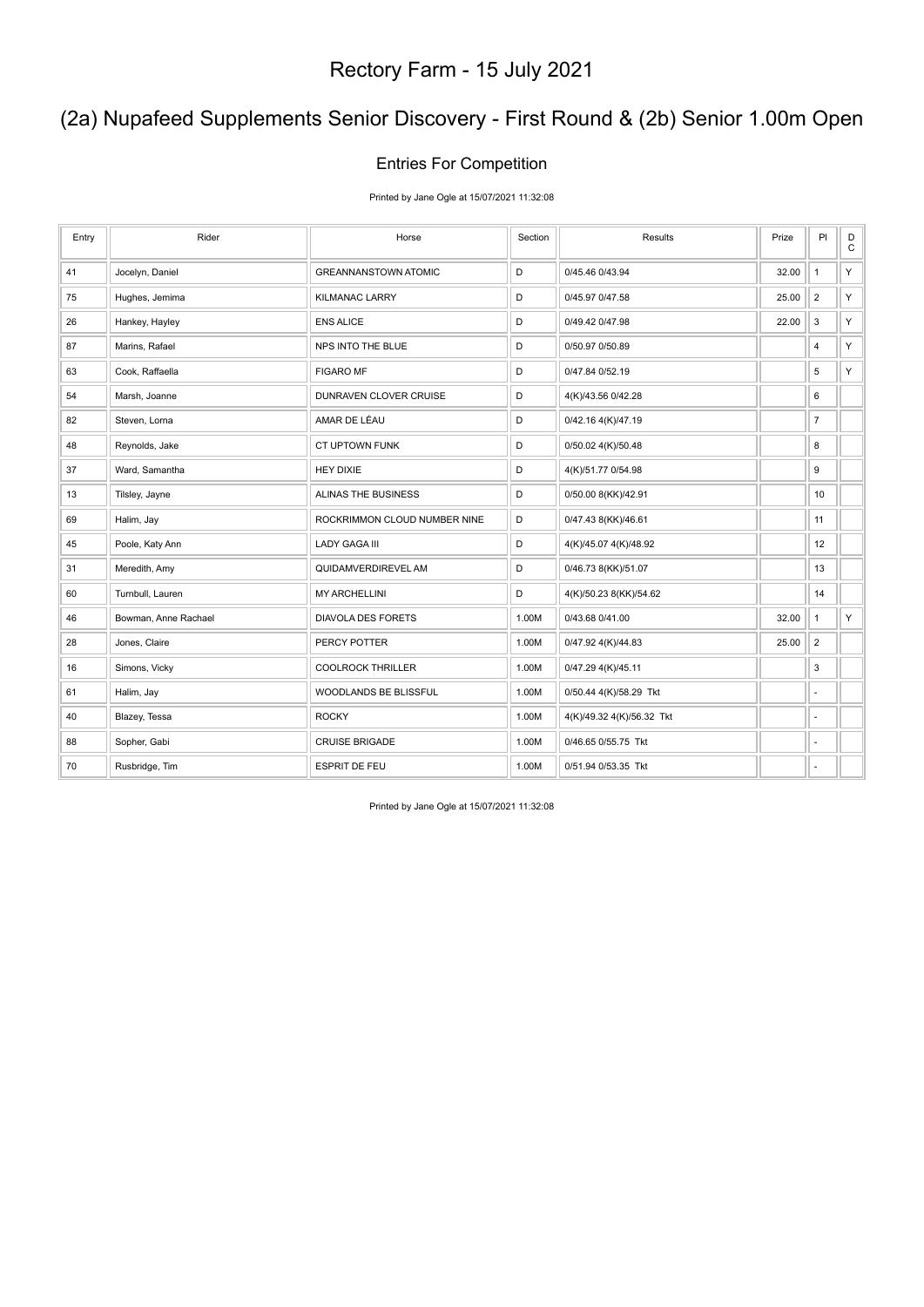# 3 Senior 1.05m Open

### Entries For Competition

Printed by Jane Ogle at 15/07/2021 12:19:16

| Entry | Rider                    | Horse                        | Results                  | Prize | PI             | D<br>$\mathbf C$ |
|-------|--------------------------|------------------------------|--------------------------|-------|----------------|------------------|
| 9     | Register, Lynsey         | <b>BRUNO BLUE II</b>         | 0/42.31 0/41.05          | 32.00 | $\mathbf{1}$   | Y                |
| 28    | Jones, Claire            | PERCY POTTER                 | 0/46.50 0/46.25          | 25.00 | $\overline{2}$ | Y.               |
| 14    | Adams, Chantelle         | <b>UNO AZERA</b>             | 0/49.05 0/46.66          | 22.00 | 3              | Y.               |
| 16    | Simons, Vicky            | <b>COOLROCK THRILLER</b>     | 0/49.35 0/47.30          |       | $\overline{4}$ | Y                |
| 65    | Stracey-cheel, Holly-ann | <b>FERDUMELION</b>           | 0/48.46 0/51.59          |       | 5              | Y                |
| 5     | Ryder-phillips, Jamie    | MORSE CODE III               | 0/55.93 0/57.80          |       | 6              | Y.               |
| 68    | Turnbull, Lauren         | <b>JTH TIGER</b>             | 0/44.93 4(K)/50.93       |       | $\overline{7}$ |                  |
| 54    | Marsh, Joanne            | DUNRAVEN CLOVER CRUISE       | 0/40.90 8(KK)/45.09      |       | 8              |                  |
| 90    | Curcio, Carolyn          | <b>QUEST LTA</b>             | 4(K)/55.19 4(K)/57.86    |       | 9              |                  |
| 13    | Tilsley, Jayne           | <b>ALINAS THE BUSINESS</b>   | 4(K)/50.89 8(KK)/54.51   |       | 10             |                  |
| 69    | Halim, Jay               | ROCKRIMMON CLOUD NUMBER NINE | 8(KK)/49.14 4(K)/57.34   |       | 11             |                  |
| 37    | Ward, Samantha           | <b>HEY DIXIE</b>             | 12(KKK)/47.44 4(K)/57.48 |       | 12             |                  |
| 70    | Rusbridge, Tim           | <b>ESPRIT DE FEU</b>         | 0/52.10 8(KK)/54.55 Tkt  |       | $\sim$         |                  |
| 36    | Jocelyn, Dan             | <b>SIR VILLMER</b>           | 0/49.66 0/50.25 Tkt      |       | $\sim$         |                  |
| 38    | Ward, Samantha           | WHEELAVIM                    | 4(K)/49.60 0/53.98 Tkt   |       | ٠              |                  |

Printed by Jane Ogle at 15/07/2021 12:19:16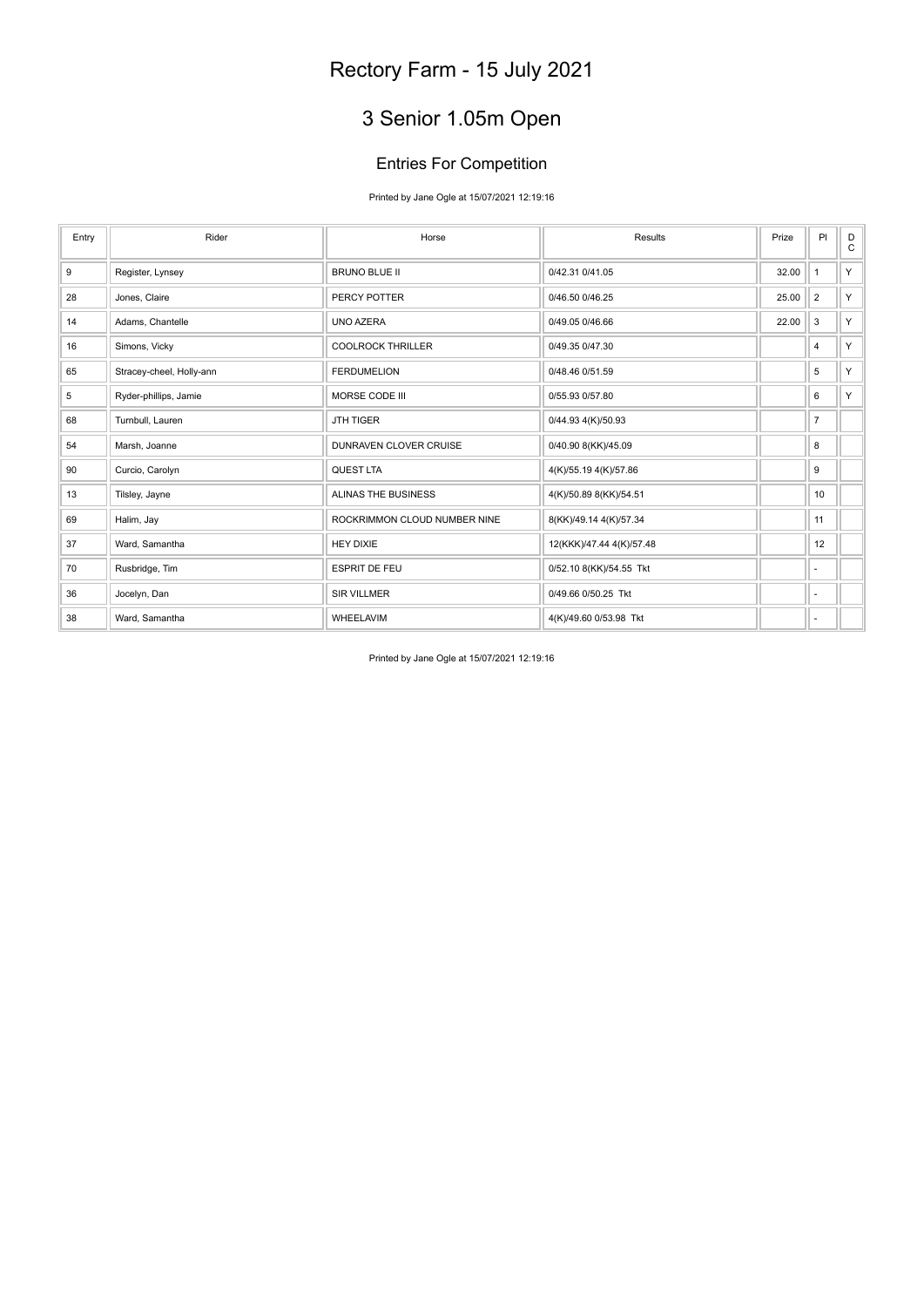### (4a) Lord & Lady Equestrian Senior Newcomers First Round & (4b) Senior 1.10m Open

#### Entries For Competition

Printed by Jane Ogle at 15/07/2021 13:21:15

| Entry | Rider                    | Horse                      | Section | Results                     | Prize | PI             | D<br>C |
|-------|--------------------------|----------------------------|---------|-----------------------------|-------|----------------|--------|
| 17    | Measor, Ami              | <b>COOLBOY JOEY</b>        | 1.10M   | 0/48.68 0/34.43             | 42.00 | $\mathbf{1}$   | Y      |
| 76    | Winter, James            | O KALOS SKIOUROS           | N       | 0/54.62 0/36.70             | 32.00 | $\overline{2}$ | Y.     |
| 42    | Jocelyn, Emma            | <b>LISSYEGAN RORY</b>      | N       | 0/59.86 0/39.62             | 22.00 | $\mathbf{3}$   | Y      |
| 64    | Stracey-cheel, Holly-ann | <b>FAKKATO M</b>           | 1.10M   | 2(2)/62.97 0/47.94          |       | 4              |        |
| 9     | Register, Lynsey         | <b>BRUNO BLUE II</b>       | N       | 0/48.71 4(K)/38.27          |       | 5              |        |
| 94    | Winter, James            | CAMPO JR Z                 | N       | 0/58.46 4(K)/47.75          |       | 6              |        |
| 89    | Buck, Charli Rose        | <b>BILLY PAPADOPOLOUS</b>  | N       | 8(D:4)/64.26 0/45.43        |       | 7              |        |
| 59    | Halim, Jay               | JTH LENNOX                 | N       | 4(K)/55.16 4(K)/49.62       |       | 8              |        |
| 27    | Harris, Stephanie        | PANAMERA V/D BROUWERSHOEVE | N       | 3(3)/63.30 25(KR:17)/74.27  |       | 9              |        |
| 58    | Halim, Jay               | <b>JTH WONDER</b>          | N       | 33(RK:25)/85.09 4(K)/54.46  |       | 10             |        |
| 6     | Ryder-phillips, Jamie    | <b>JEUBANTOS</b>           | N       | 0/58.38 (RFR)/--.-- Elim-FR |       | ٠              |        |
| 59    | Halim, Jay               | <b>JTH LENNOX</b>          | N       | 0/56.39 4(K)/48.48 HC       |       | ٠              |        |
| 11    | Hodgson, Sophie          | <b>DHI HOUDINI</b>         | 1.10M   | 0/55.35 0/45.43 Tkt         |       | ٠              |        |

Printed by Jane Ogle at 15/07/2021 13:21:15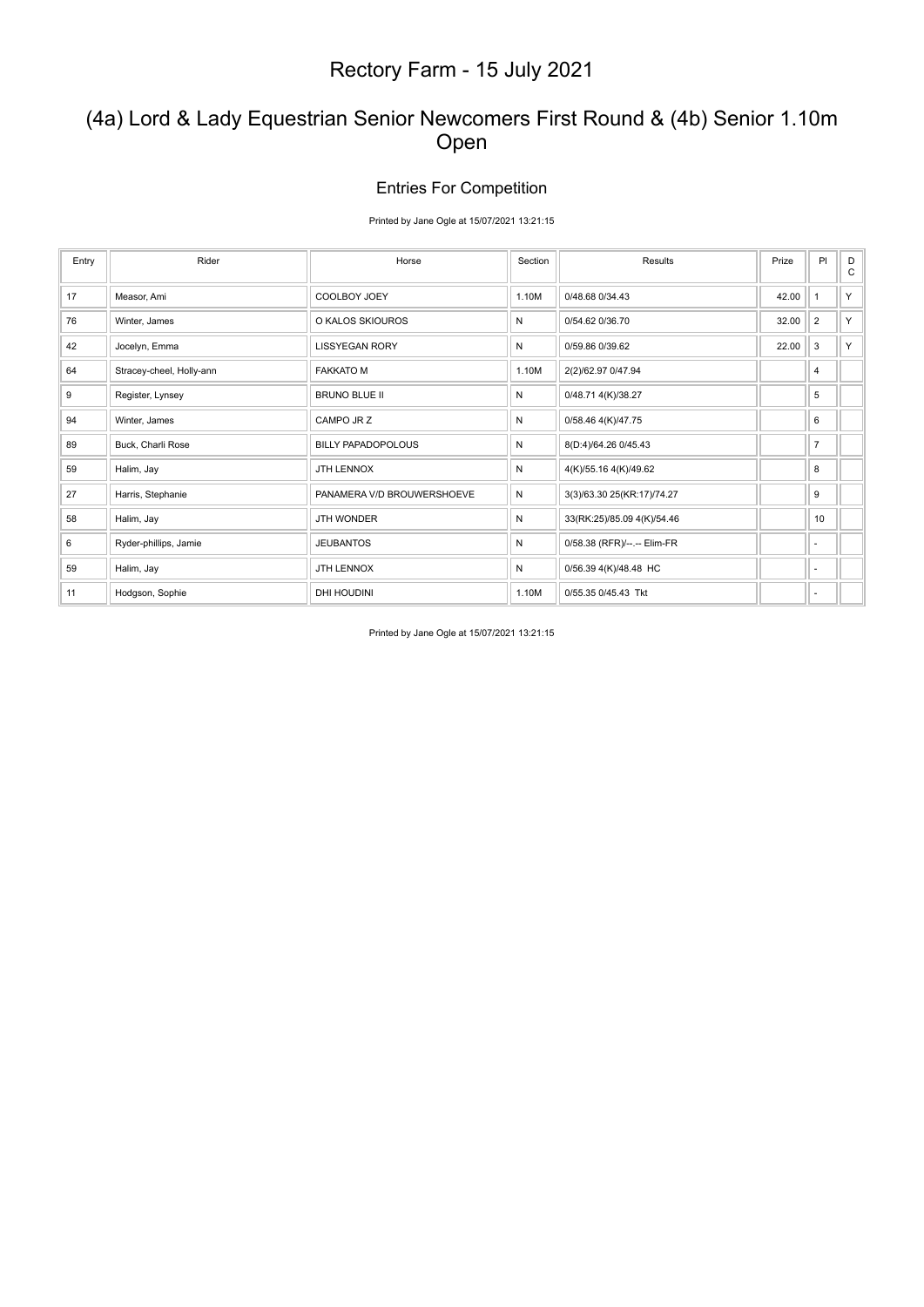# (5a) National 1.15m Members Cup Qualifier & (5b) Senior 1.15m Open

### Entries For Competition

Printed by Jane Ogle at 15/07/2021 13:58:00

| Entry | Rider                 | Horse                      | Section | Results                       | Prize | PI             | D<br>C |
|-------|-----------------------|----------------------------|---------|-------------------------------|-------|----------------|--------|
| 62    | Halim, Jay            | <b>BILLY COINTREAU</b>     | 1.15M   | 0/50.59 0/32.85               | 52.00 |                | Y.     |
| 19    | Measor, Ami           | <b>PLUCAIN</b>             | BM1.15  | 0/49.67 0/36.39               | 37.00 | $\overline{2}$ | Y.     |
| 43    | Jocelyn, Daniel       | DUKE OF CHAMPIONS          | BM1.15  | 0/56.61 0/36.54               |       | 3              | Y.     |
| 42    | Jocelyn, Emma         | <b>LISSYEGAN RORY</b>      | BM1.15  | 0/57.74 0/37.28               |       | 4              | Y      |
| 85    | Kerr, Louisa          | ARE YOU WITH ME            | BM1.15  | 0/52.23 4(K)/40.84            |       | 5              |        |
| 72    | Glentworth, Matthew   | <b>HOUDINI VIII</b>        | BM1.15  | 4(K)/54.39 0/44.80            |       | 6              |        |
| 58    | Halim, Jay            | <b>JTH WONDER</b>          | 1.15M   | 4(K)/58.01 0/49.00            |       | $\overline{7}$ |        |
| 6     | Ryder-phillips, Jamie | <b>JEUBANTOS</b>           | 1.15M   | 2(2)/60.16 12(KK:4)/57.46     |       | 8              |        |
| 27    | Harris, Stephanie     | PANAMERA V/D BROUWERSHOEVE | BM1.15  | 6(K:2)/60.33 16(KKKK)/48.35   |       | 9              |        |
| 71    | Dean, Abigail         | <b>LINUS V</b>             | BM1.15  | 16(R:12)/70.97 4(K)/41.60 Tkt |       | ٠              |        |

Printed by Jane Ogle at 15/07/2021 13:58:00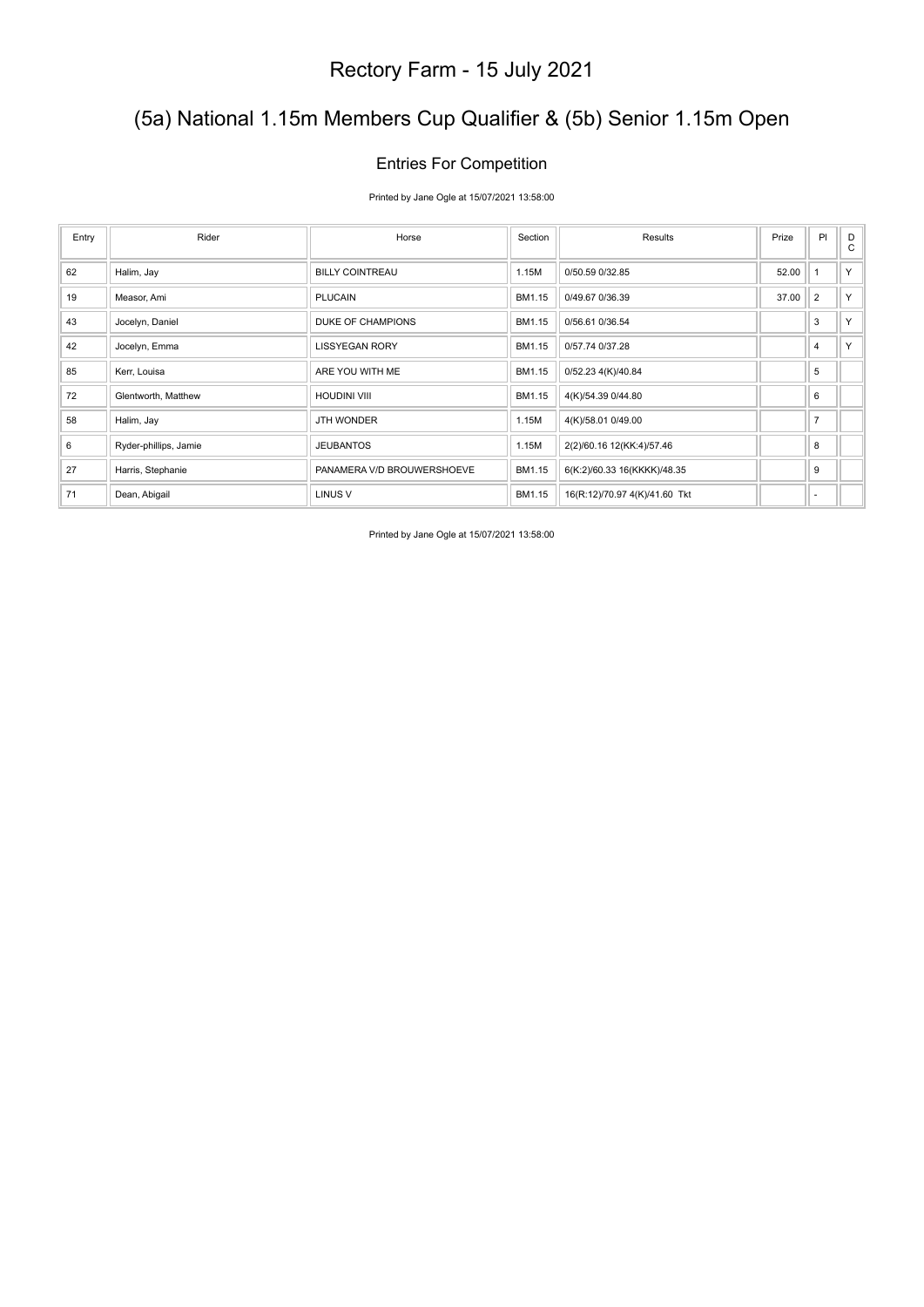# (6a) Equitop GLME Senior Foxhunter First Round & (6b) Senior 1.20m Open

### Entries For Competition

Printed by Jane Ogle at 15/07/2021 15:20:05

| Entry          | Rider                    | Horse                       | Section | Results                         | Prize | PI                      | $_{\rm C}^{\rm D}$ |
|----------------|--------------------------|-----------------------------|---------|---------------------------------|-------|-------------------------|--------------------|
| 29             | Kent, Amanda             | <b>BILLY SPIRIT</b>         | 1.20M   | 0/43.72 0/39.92                 | 52.00 | $\mathbf{1}$            | Y                  |
| 42             | Jocelyn, Emma            | <b>LISSYEGAN RORY</b>       | F       | 0/44.99 0/41.50                 | 37.00 | $\overline{2}$          | Y.                 |
| 43             | Jocelyn, Daniel          | DUKE OF CHAMPIONS           | F       | 0/43.03 0/41.71                 | 27.00 | 3                       | Y.                 |
| 32             | Evans, Louise            | <b>FEU</b>                  | F       | 0/40.13 0/42.02                 | 22.00 | $\overline{\mathbf{4}}$ | Y                  |
| 73             | Tanaka, Toshiyuki        | <b>KELECYN PIRATE</b>       | F       | 0/40.54 0/42.64                 | 22.00 | $\,$ 5 $\,$             | Y                  |
| 83             | Lillywhite, Lauren       | <b>BILLY BEAUFORT</b>       | F       | 0/43.91 0/43.17                 |       | 6                       | Y                  |
| 85             | Kerr, Louisa             | ARE YOU WITH ME             | F       | 0/41.99 0/45.82                 |       | $\overline{7}$          | Y                  |
| 81             | Winter, James            | RNH NEW MOON                | F       | 0/44.63 0/47.55                 |       | 8                       | Y.                 |
| $\overline{7}$ | O'dwyer, Emma            | <b>KANNANBALL</b>           | F       | 0/46.71 0/50.69                 |       | 9                       | Y                  |
| 84             | Lillywhite, Lauren       | <b>HACIEN</b>               | F       | 0/43.95 4(K)/41.98              |       | 10                      |                    |
| 4              | Yallop, Alyssa           | <b>INVICTUS III</b>         | F       | 4(D)/46.90 0/43.04              |       | 11                      |                    |
| 33             | Betteridge, Megan Louise | JAZZ MEN DE SEPTON          | 1.20M   | 0/43.58 4(K)/44.39              |       | 12                      |                    |
| 15             | Nesbitt, Rose            | EG MICHAELANGELO            | F       | 0/44.56 4(K)/44.73              |       | 13                      |                    |
| 77             | Winter, James            | <b>BIG LISANDER KZ</b>      | F       | 0/45.04 4(K)/48.15              |       | 14                      |                    |
| 91             | Curcio, Carolyn          | LITTLE STAR IX              | F       | 4(K)/43.17 0/49.64              |       | 15                      |                    |
| 78             | Winter, James            | <b>KAPTAIN LEE BH</b>       | F       | 0/46.27 6(R:2)/58.85            |       | 16                      |                    |
| 18             | Measor, Ami              | <b>MAR DE ONTIGOLA</b>      | 1.20M   | 4(K)/39.92 4(K)/44.36           |       | 17                      |                    |
| 72             | Glentworth, Matthew      | <b>HOUDINI VIII</b>         | F       | 4(K)/42.02 4(K)/46.28           |       | 18                      |                    |
| 49             | Reynolds, Jake           | <b>BONMAHON BLUE SHAKER</b> | F       | 4(K)/46.02 4(K)/49.70           |       | 19                      |                    |
| 39             | Register, Lynsey         | CAPPULCORRAGH GEORGIO       | F       | 0/39.41 8(CK)/54.49             |       | 20                      |                    |
| 92             | Curcio, Carolyn          | LYJANERO                    | 1.20M   | 0/45.41                         |       | ÷,                      |                    |
| 10             | Hodgson, Sophie          | <b>DHI CHILLI START</b>     | 1.20M   | 4(K)/42.33 22(KCKK:6)/62.68 Tkt |       | ä,                      |                    |

Printed by Jane Ogle at 15/07/2021 15:20:05